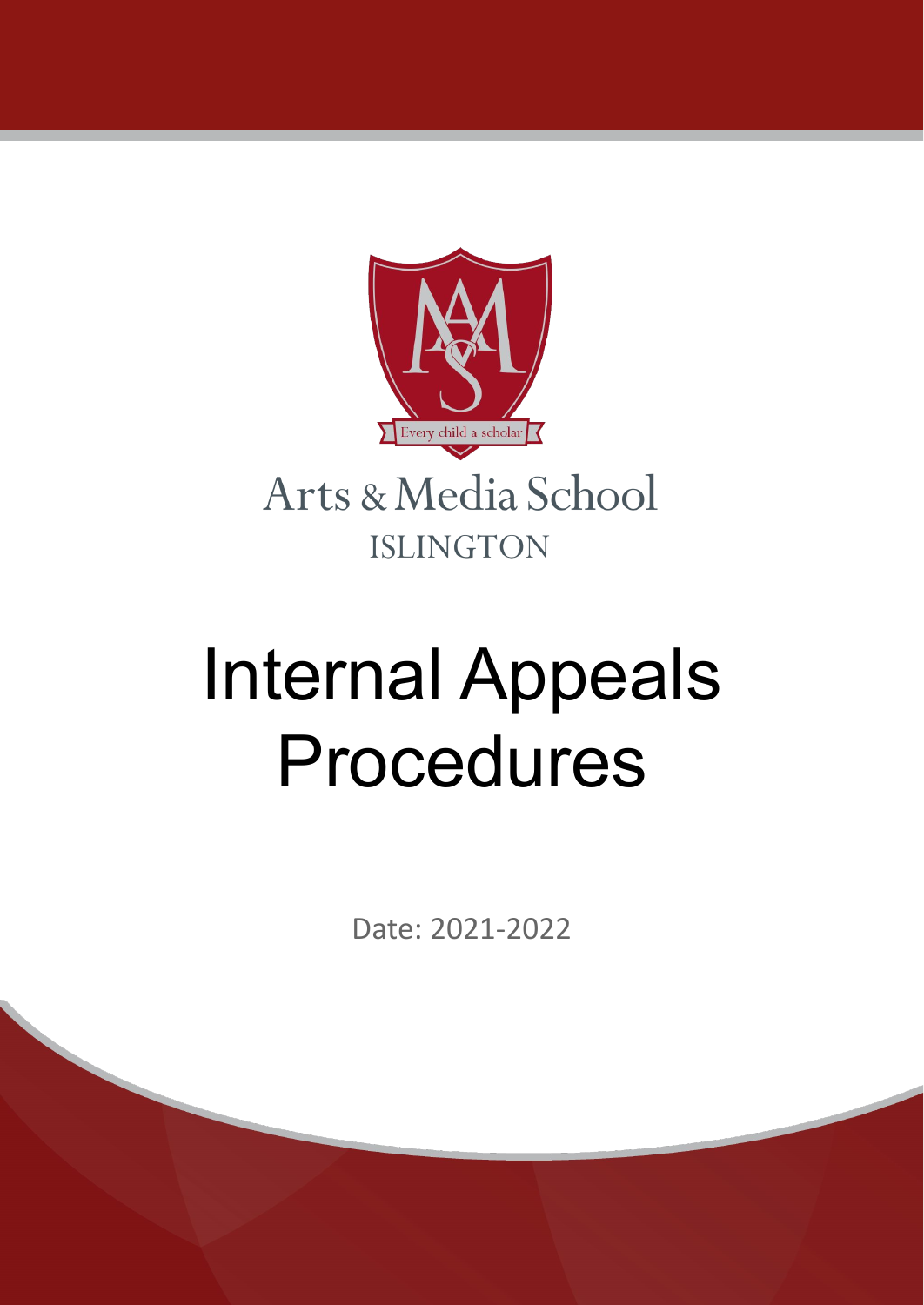

### Arts & Media School **ISLINGTON**

## **Internal Appeals Procedures** 2021/22

These procedures are reviewed annually to ensure compliance with current regulations

| Approved/reviewed by               |  |
|------------------------------------|--|
| Anne Orrells                       |  |
| Date of next review   October 2022 |  |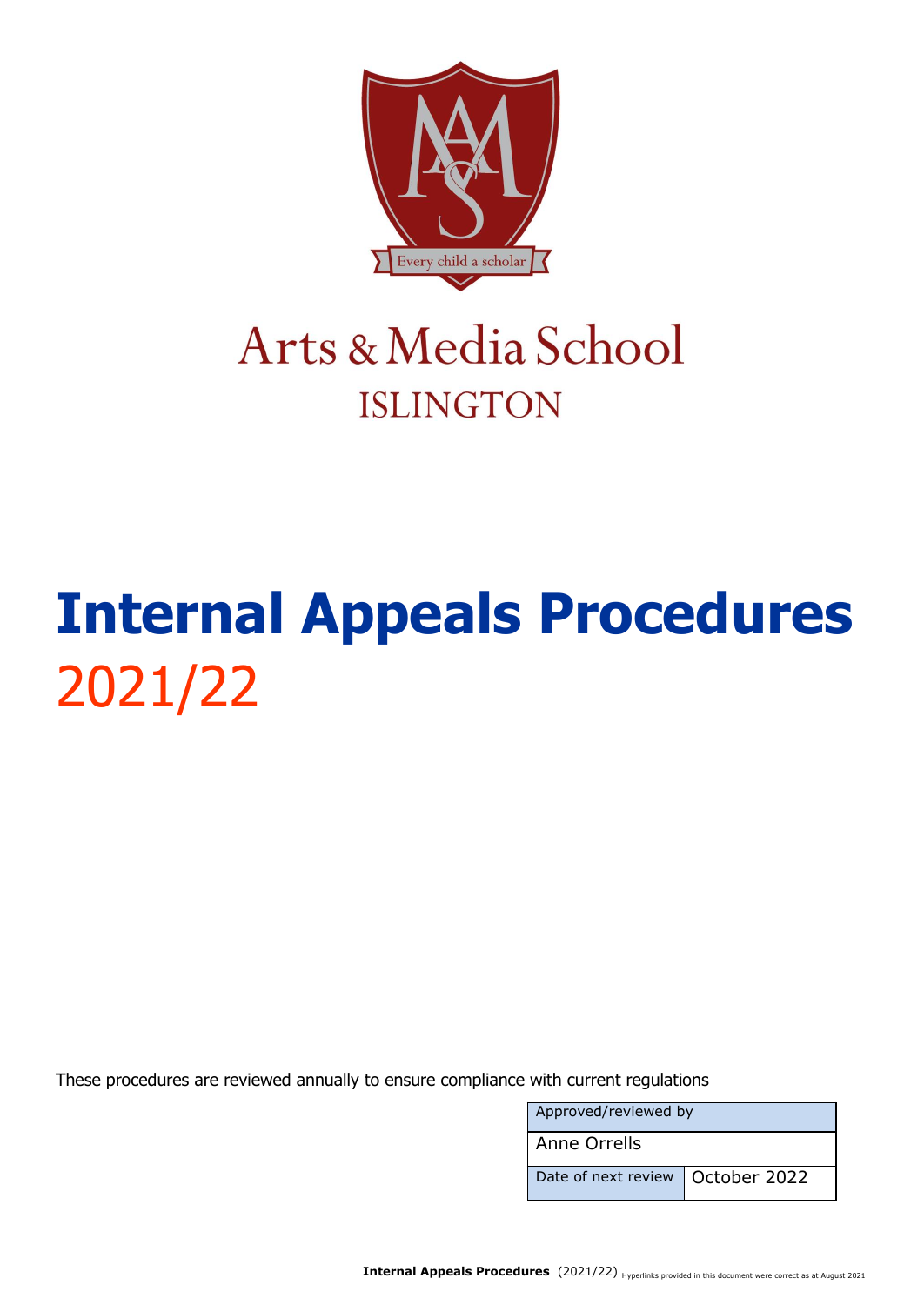#### <span id="page-2-0"></span>**Key staff involved in internal appeals procedures**

| <b>Role</b>      | Name(s)                        |
|------------------|--------------------------------|
| Head of centre   | <b>Susan Service</b>           |
| Senior leader(s) | David Mcloughlin, Julia Stubbs |
| Exams officer    | <b>Anne Orrells</b>            |
|                  |                                |
|                  |                                |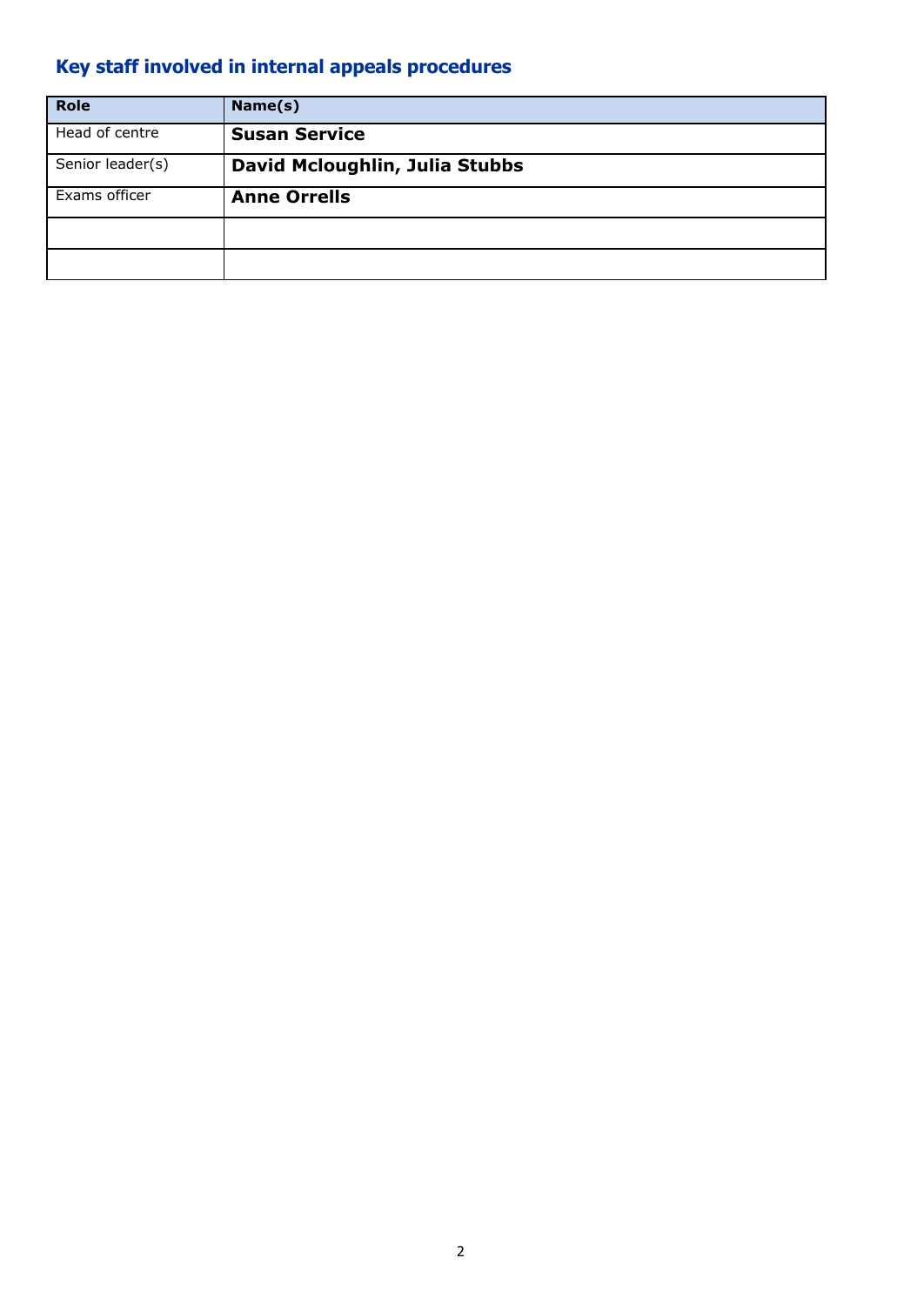#### **Contents**

| Key staff involved in internal appeals procedures                                                                                     |    |
|---------------------------------------------------------------------------------------------------------------------------------------|----|
| 1. Appeals against internal assessment decisions (centre assessed marks)                                                              | 4  |
| 2. Appeals against the centre's decision not to support a clerical check, a review of marking, a review of<br>moderation or an appeal | 6  |
| Further guidance to inform and implement appeals procedures                                                                           | 11 |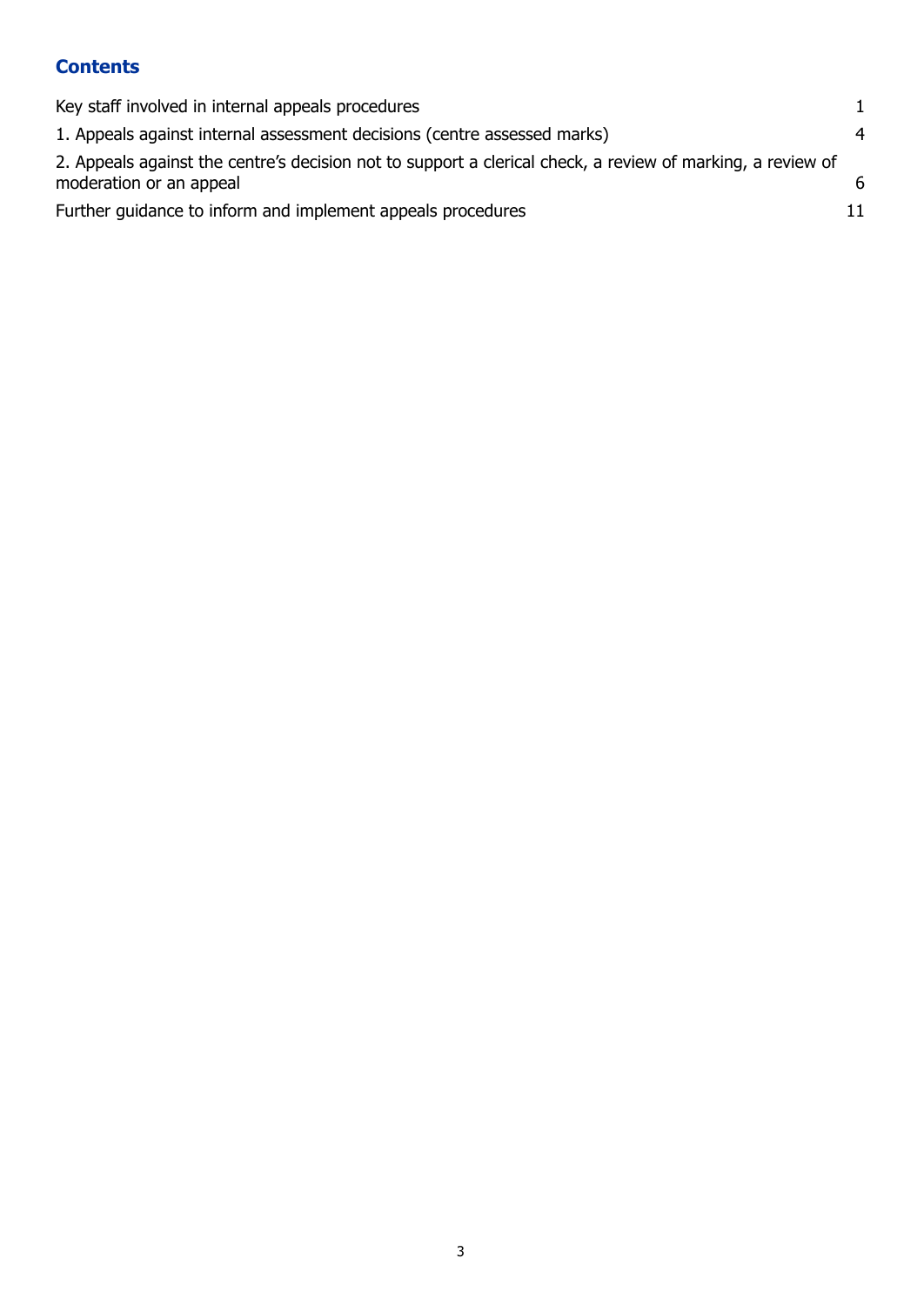#### <span id="page-4-0"></span>**1. Appeals against internal assessment decisions (centre assessed marks)**

Certain GCSE, GCE and other qualifications contain components of non-examination assessment (or units of coursework) which are internally assessed (marked) by Arts and Media School and internally standardised. The marks awarded (the internal assessment decisions) which contribute to the final grade of the qualification are then submitted by the deadline set by the awarding body for external moderation.

This procedure confirms Arts and Media School's compliance with JCQ's **General Regulations for Approved Centres** (section 5.7) that the centre will:

- have in place and be available for inspection purposes, a written internal appeals procedure relating to internal assessment decisions and to ensure that details of this procedure are communicated, made widely available and accessible to all candidates
- before submitting marks to the awarding body inform candidates of their centre assessed marks and allow a candidate to request a review of the centre's marking

| Date                                        | Qualification                 | <b>Details</b> | Exam series |
|---------------------------------------------|-------------------------------|----------------|-------------|
| 7 May 2022<br>(Pending DFE/OFQUAL updates)  | <b>GCSE AQA</b>               | DT, Drama,     | Summer-2022 |
| 31 May 2022<br>(Pending DFE/OFQUAL updates) | <b>GCSE AQA</b>               | Art            |             |
| 15 May 2022                                 | <b>GCSE Edexcel</b>           | Music          |             |
| (Pending DFE/OFQUAL updates)                |                               |                |             |
| 30 March 2022                               | <b>GCSE OCR</b>               | <b>PE</b>      |             |
| (Pending DFE/OFQUAL updates)                |                               |                |             |
| 7 May 2022<br>(Pending DFE/OFQUAL updates)  | <b>GCSE</b><br><b>EDUQUAS</b> | Media          |             |

#### **Deadlines for the submission of marks**

| <b>Board</b> | <b>Subject</b> | <b>Head of Subject</b> | Date by which<br><b>NEA Mark to</b><br>be given to<br>candidates |
|--------------|----------------|------------------------|------------------------------------------------------------------|
| <b>AQA</b>   | Art            | Mr Brotherhood         | 17/05/22                                                         |
| <b>AQA</b>   | DT             | Mr Bethell             | 20/04/22                                                         |
| <b>AQA</b>   | Drama          | <b>Ms Harris</b>       | 20/04/22                                                         |
| <b>AQA</b>   | Media          | Ms Brennan             | 23/04/22                                                         |
| Edexcel      | <b>Music</b>   | Mr Dow                 | 27/04/22                                                         |
| <b>OCR</b>   | PE             | Mr Panayiotou          | 14/03/22                                                         |

Arts and Media School is committed to ensuring that whenever its staff mark candidates' work this is done fairly, consistently and in accordance with the awarding body's specification and subject-specific associated documents.

Arts and Media School ensures that all centre staff follow a robust *Non-examination Assessment Policy* (for the management of GCE and GCSE non-examination assessments). This policy details all procedures relating to non-examination assessments for GCSE & Project qualifications, including the marking and quality assurance/internal standardisation processes which relevant teaching staff are required to follow.

Candidates' work will be marked by staff who have appropriate knowledge, understanding and skill, and who have been trained in this activity. Arts and Media School is committed to ensuring that work produced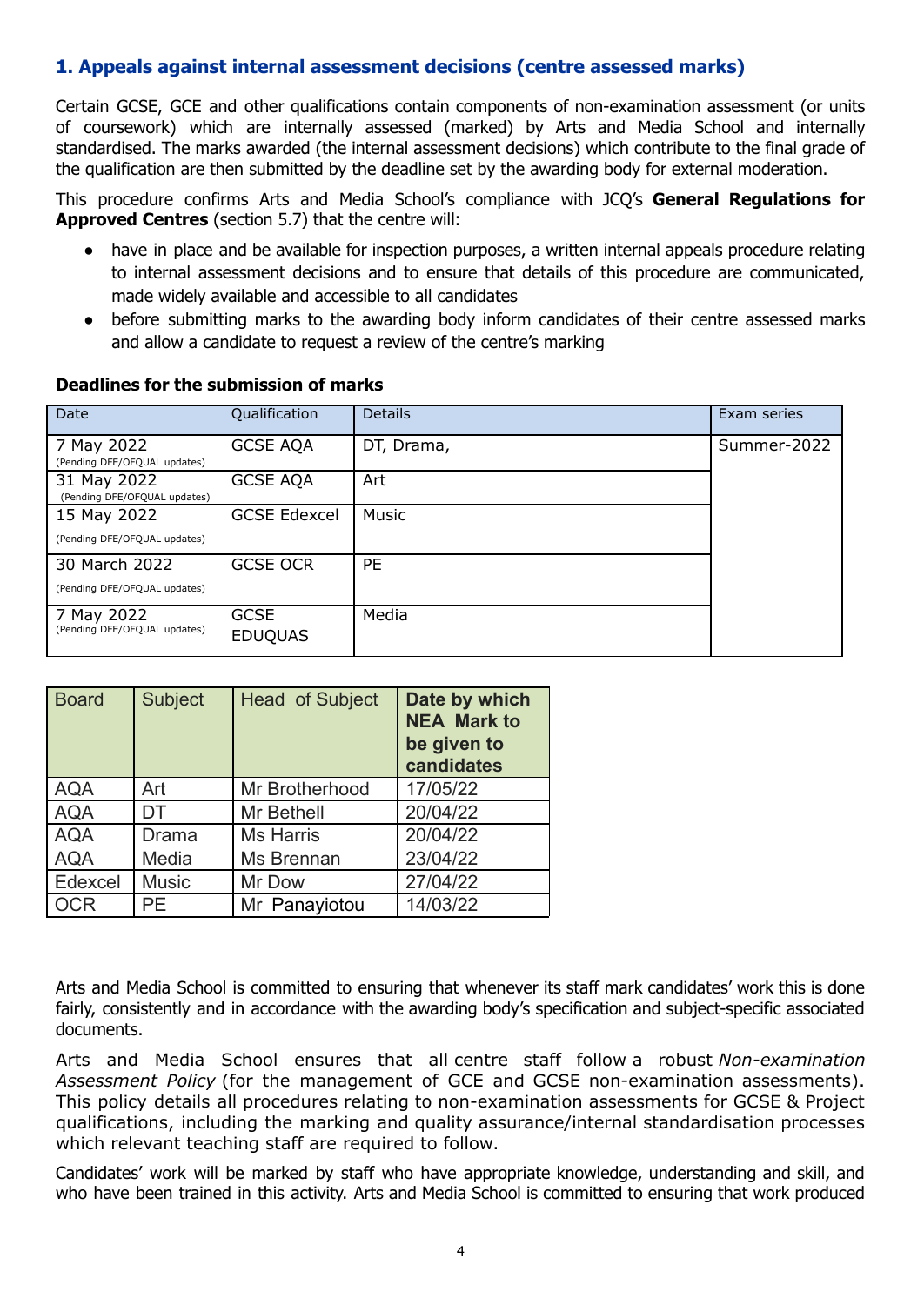by candidates is authenticated in line with the requirements of the awarding body. Where a number of subject teachers are involved in marking candidates' work, internal moderation and standardisation will ensure consistency of marking.

On being informed of their centre assessed marks, if a candidate believes that the above procedures were not followed in relation to the marking of his/her work, or that the assessor has not properly applied the marking standards to his/her marking, then he/she may make use of the appeals procedure below to consider whether to request a review of the centre's marking.

Arts and Media School will

- 1. ensure that candidates are informed of their centre assessed marks so that they may request a review of the centre's marking before marks are submitted to the awarding body
- 2. inform candidates that they will need to explain on what grounds they wish to request a review of an internally assessed mark as a review will only focus on the quality of their work in meeting the published assessment criteria
- 3. inform candidates that they may request copies of materials (generally as a minimum, a copy their marked assessment material (work) and the mark scheme or assessment criteria plus additional materials which may vary from subject to subject) to assist them in considering whether to request a review of the centre's marking of the assessment
- 4. having received a request for copies of materials, promptly make them available to the candidate (or for some marked assessment materials, such as art work and recordings, inform the candidate that these will be shared under supervised conditions) within 7 calendar days
- 5. inform candidates they will not be allowed access to original assessment material unless supervised
- 6. provide candidates with sufficient time in order to allow them to review copies of materials and reach a decision, informing candidates that if their decision is to request a review they will need to explain what they believe the issue to be
- 7. provide a clear deadline for candidates to submit a request for a review of the centre's marking. Requests will not be accepted after this deadline. Requests must be made in writing within 7 calendar days of receiving copies of the requested materials by completing the **internal appeals form**
- 8. allow 7 calendar days for the review to be carried out, to make any necessary changes to marks and to inform the candidate of the outcome, all before the awarding body's deadline for the submission of marks
- 9. ensure that the review of marking is conducted by an assessor who has appropriate competence, has had no previous involvement in the assessment of that candidate and has no personal interest in the review
- 10. instruct the reviewer to ensure that the candidate's mark is consistent with the standard set by the centre
- 11. inform the candidate in writing of the outcome of the review of the centre's marking

The outcome of the review of the centre's marking will be made known to the head of centre who will have the final decision if there is any disagreement on the mark to be submitted to the awarding body. A written record of the review will be kept and made available to the awarding body upon request.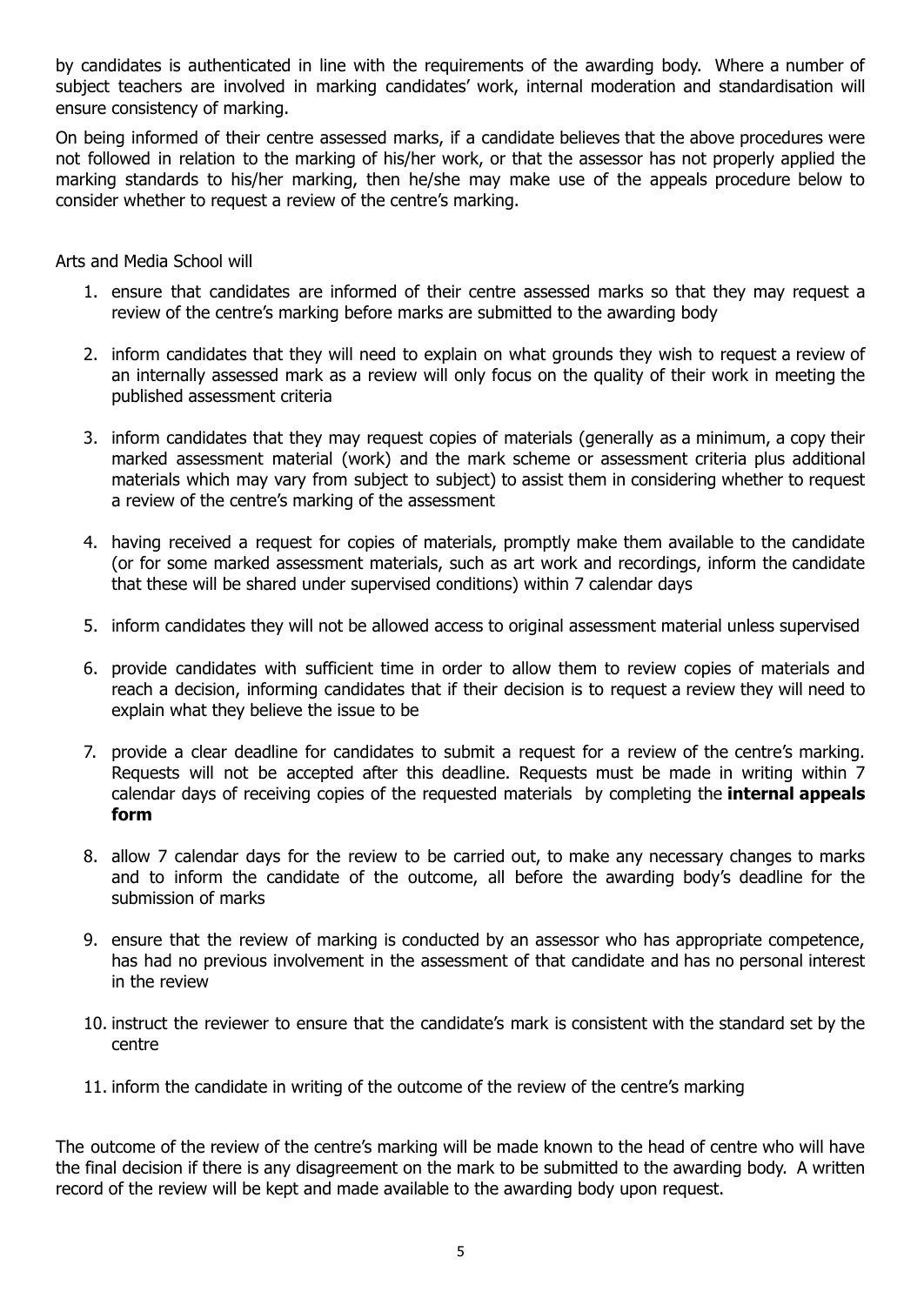The awarding body will be informed if the centre does not accept the outcome of a review.

The moderation process carried out by the awarding bodies may result in a mark change, either upwards or downwards, even after an internal review. The internal review process is in place to ensure consistency of marking within the centre, whereas moderation by the awarding body ensures that centre marking is in line with national standards. The mark submitted to the awarding body is subject to change and should therefore be considered provisional.

<span id="page-6-0"></span>The procedure is informed by the JCQ publications Instructions for conducting [non-examination](https://www.jcq.org.uk/exams-office/non-examination-assessments) assessments (section 6.1), Review of marking (centre assessed marks) [suggested](https://www.jcq.org.uk/exams-office/non-examination-assessments) template for centres. and Notice to Centres [-Informing](https://www.jcq.org.uk/exams-office/non-examination-assessments) [candidates](https://www.jcq.org.uk/exams-office/non-examination-assessments) of their centre assessed marks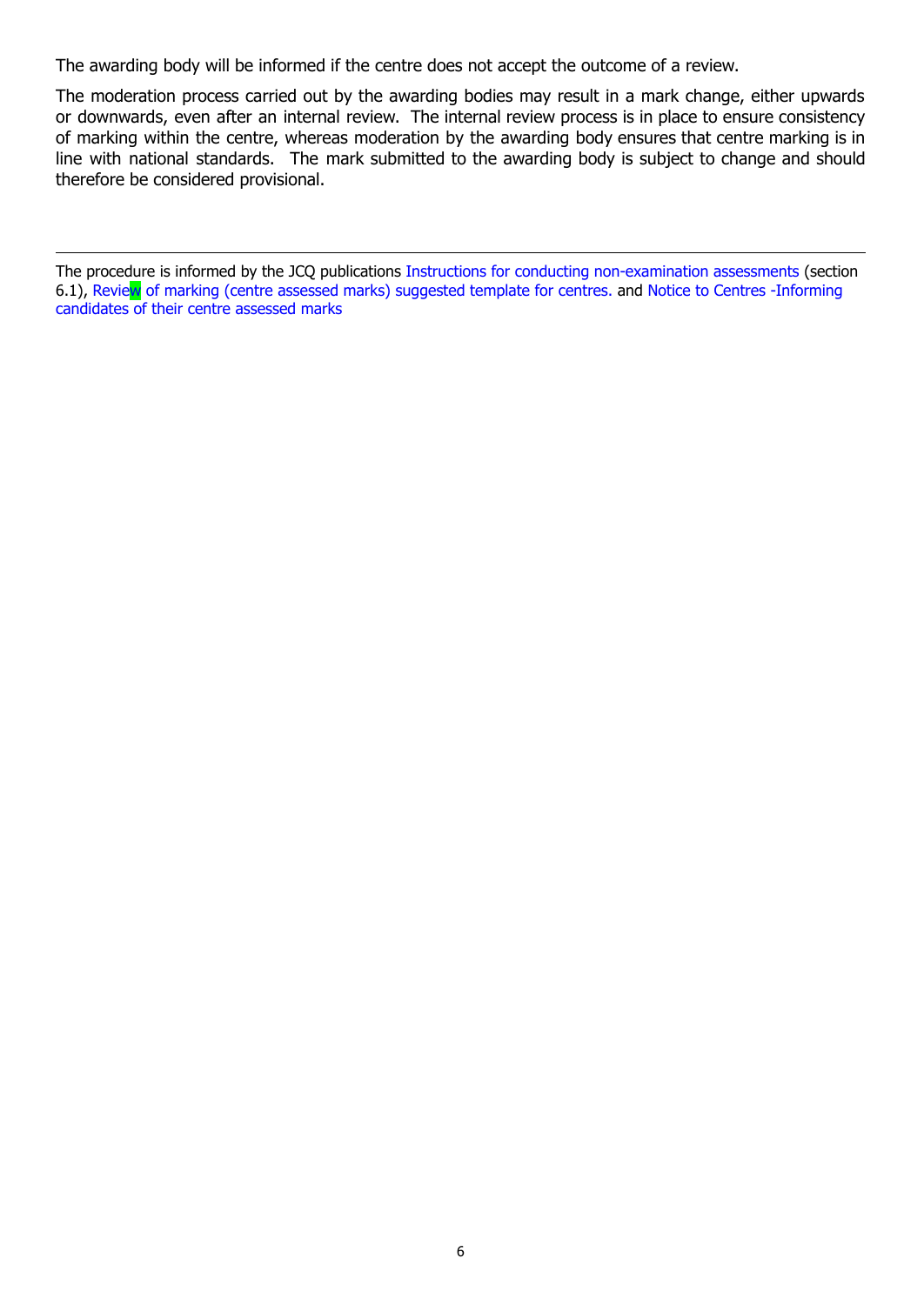#### **2. Appeals against the centre's decision not to support a clerical re-check, a review of marking, a review of moderation or an appeal**

This procedure confirms Arts and Media School compliance with JCQ's **General Regulations for Approved Centres** (section 5.13) that the centre will:

● have available for inspection purposes and draw to the attention of candidates and their parents/carers, a written internal appeals procedure to manage disputes when a candidate disagrees with a centre decision not to support a clerical re-check, a review of marking, a review of moderation or an appeal

Following the issue of results, awarding bodies make post-results services available. Full details of these services, internal deadlines for requesting a service and fees charged are provided by the exams officer through the Candidate Handbook and on the school website.

Candidates are also made aware of the arrangements for post-results services and the availability of senior members of centre staff immediately after the publication of results, **before** they sit any exams by their tutor during exam prep sessions

If the centre or a candidate (or his/her parent/carer) has a concern and believes a result may not be accurate, post-results services may be considered.

The JCQ post-results services currently available are detailed below.

#### **Reviews of Results** (RoRs):

- **●** Service 1 (Clerical re-check) This is the only service that can be requested for objective tests (multiple choice tests)
- **●** Service 2 (Review of marking)
- Priority Service 2 (Review of marking) This service is only available for externally assessed components of GCE A-level specifications (an individual awarding body may also offer this priority service for other qualifications)
- **●** Service 3 (Review of moderation) This service is not available to an individual candidate

#### **Access to Scripts** (ATS):

- Copies of scripts to support reviews of marking
- Copies of scripts to support teaching and learning

Where a concern is expressed that a particular result may not be accurate, the centre will look at the marks awarded for each component part of the qualification alongside any mark schemes, relevant result reports, grade boundary information etc. when made available by the awarding body to determine if the centre supports any concerns.

For written components that contributed to the final result, the centre will:

- 1. Where a place a university or college is at risk, consider supporting a request for a Priority Service 2 review of marking – where this is available (normally only available for GCE qualifications)
- 2. In all other instances, consider accessing the script by:
	- a) (where the service is made available by the awarding body) requesting a priority copy of the candidate's script to support a review of marking by the awarding body deadline or
	- b) (where the option is made available by the awarding body) viewing the candidate's marked script online to consider if requesting a review of marking is appropriate
- 3. Collect informed written consent/permission from the candidate to access his/her script
- 4. On access to the script, consider if it is felt that the agreed mark scheme has been applied correctly in the original marking and if the centre considers there are any errors in the marking
- 5. Support a request for the appropriate RoR service (clerical re-check or review of marking) if any error is identified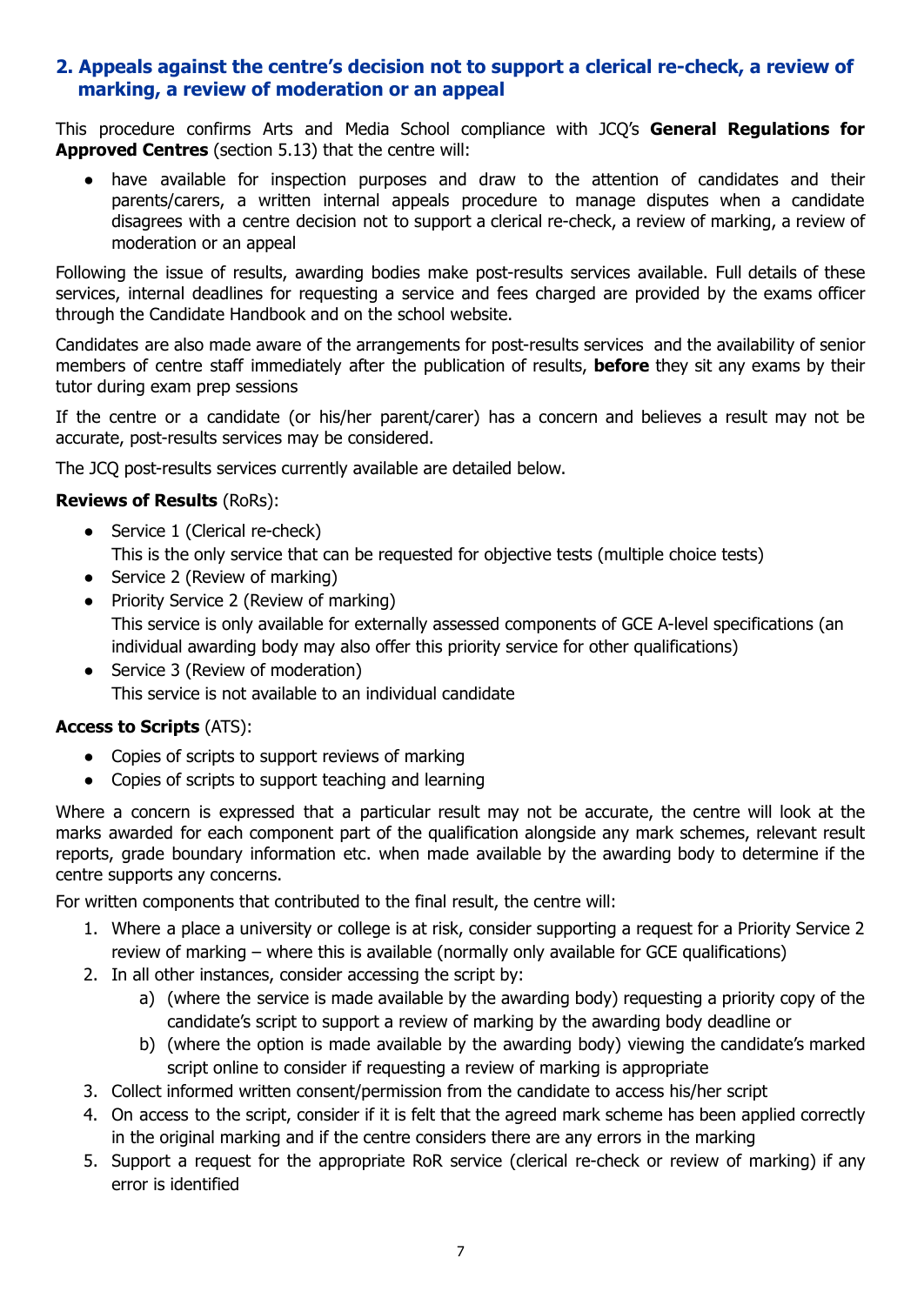- 6. Collect informed written consent from the candidate to request the RoR service before the request is submitted
- 7. Where relevant, advise an affected candidate to inform any third party (such as a university or college) that a review of marking has been submitted to an awarding body

Written candidate consent (informed consent via candidate email is acceptable) is required in all cases before a request for a RoR service 1 or 2 (including priority service 2) is submitted to the awarding body. Consent is required to confirm the candidate understands that the final subject grade and/or mark awarded following a clerical re-check or a review of marking, and any subsequent appeal, may be lower than, higher than, or the same as the result which was originally awarded. Candidate consent must only be collected after the publication of results.

For any moderated components that contributed to the final result, the centre will:

- Confirm that a review of moderation cannot be undertaken on the work of an individual candidate or the work of candidates not in the original sample submitted for moderation
- Consult the moderator's report/feedback to identify any issues raised
- Determine if the centre's internally assessed marks have been accepted without change by the awarding body – if this is the case, a RoR service 3 (Review of moderation) will not be available
- Determine if there are any grounds to submit a request for a review of moderation for the work of all candidates in the original sample

Where a candidate disagrees with a centre decision not to support a clerical re-check, a review of marking or a review of moderation, the centre will:

- **●** For a review of marking (RoR priority service 2), advise the candidate he/she may request the review by providing informed written consent (and the required fee) for this service to the centre by the deadline set by the centre
- **●** For a review of marking (RoR service 1 or 2), first advise the candidate to access a copy of his/her script to support a review of marking by providing written permission for the centre to access the script (and any required fee for this service) for the centre to submit this request
- **●** After accessing the script to consider the marking, inform the candidate that if a request for a review of marking (RoR service 1 or 2) is required, this must be submitted by the deadline set by the centre by providing informed written consent (and the required fee for this service) for the centre to submit this request
- **●** Inform the candidate that a review of moderation (RoR service 3) cannot be requested for the work of an individual candidate or the work of a candidate not in the original sample

If the candidate (or his/her parent/carer) believes there are grounds to appeal against the centre's decision not to support a review of results, an internal appeal can be submitted to the centre by completing the internal appeals form at least 10 calendar days prior to the internal deadline for submitting a request for a review of results.

The appellant will be informed of the outcome of his/her appeal before the internal deadline for submitting a RoR].

Following the RoR outcome, an external appeals process is available if the head of centre remains dissatisfied with the outcome and believes there are grounds for appeal. The JCQ publications **Post-Results Services** and **JCQ Appeals Booklet** (A guide to the awarding bodies' appeals processes) will be consulted to determine the acceptable grounds for a preliminary appeal.

Where the head of centre is satisfied after receiving the RoR outcome, but the candidate (or his/her parent/carer) believes there are grounds for a preliminary appeal to the awarding body, a further internal appeal may be made to the head of centre. Following this, the head of centre's decision as to whether to proceed with a preliminary appeal will be based upon the acceptable grounds as detailed in the **JCQ Appeals Booklet**. Candidates or parents/carers are not permitted to make direct representations to an awarding body.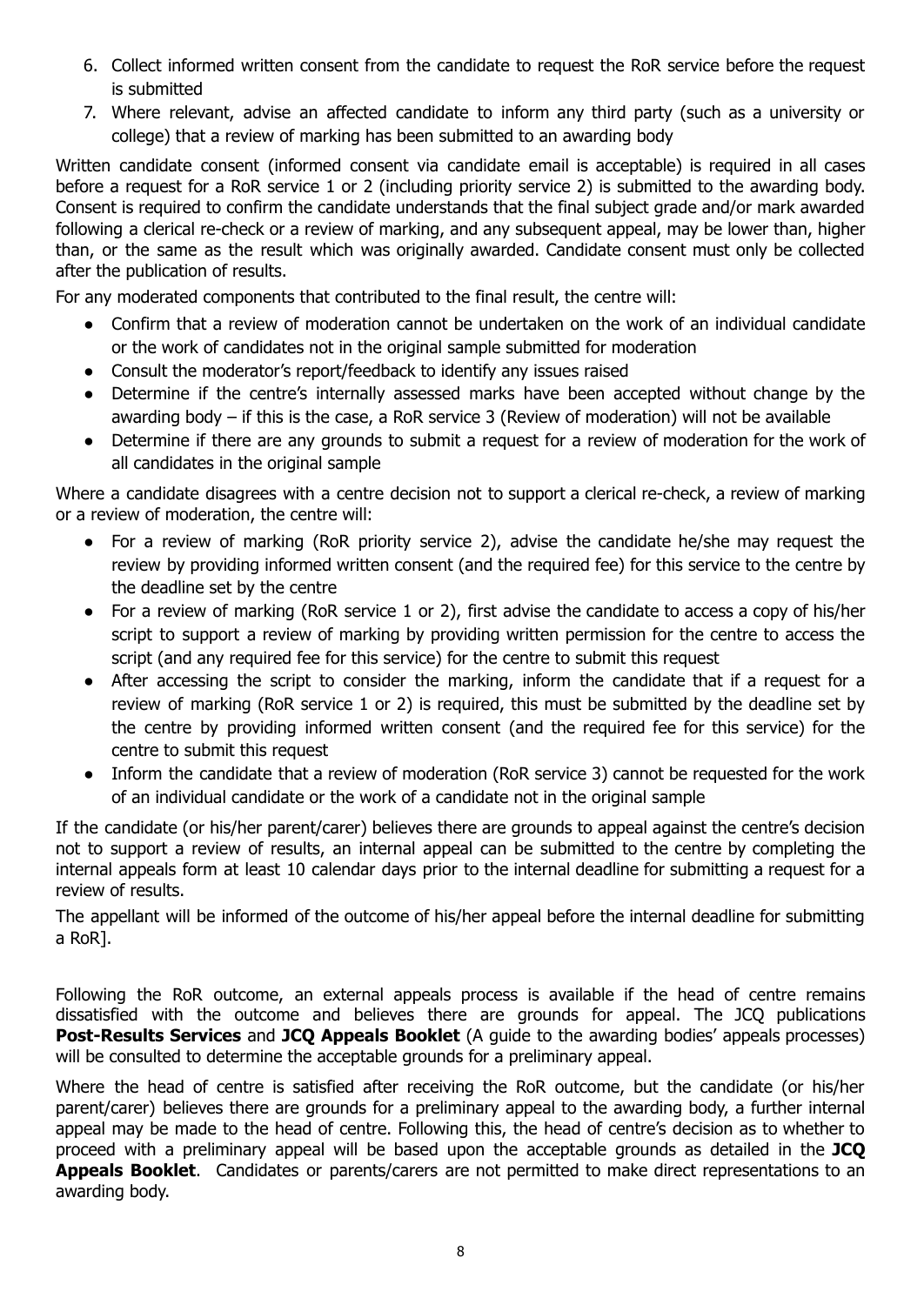The **internal appeals form** should be completed and submitted to the centre within 5 calendar days of the notification of the outcome of the RoR. Subject to the head of centre's decision, this will allow the centre to process the preliminary appeal and submit to the awarding body within the required **30 calendar days** of the awarding body issuing the outcome of the review of results process. Awarding body fees which may be charged for the preliminary appeal must be paid to the centre by the appellant before the preliminary appeal is submitted to the awarding body (fees are available from the exams officer). If the appeal is upheld by the awarding body, this fee will be refunded by the awarding body and repaid to the appellant by the centre.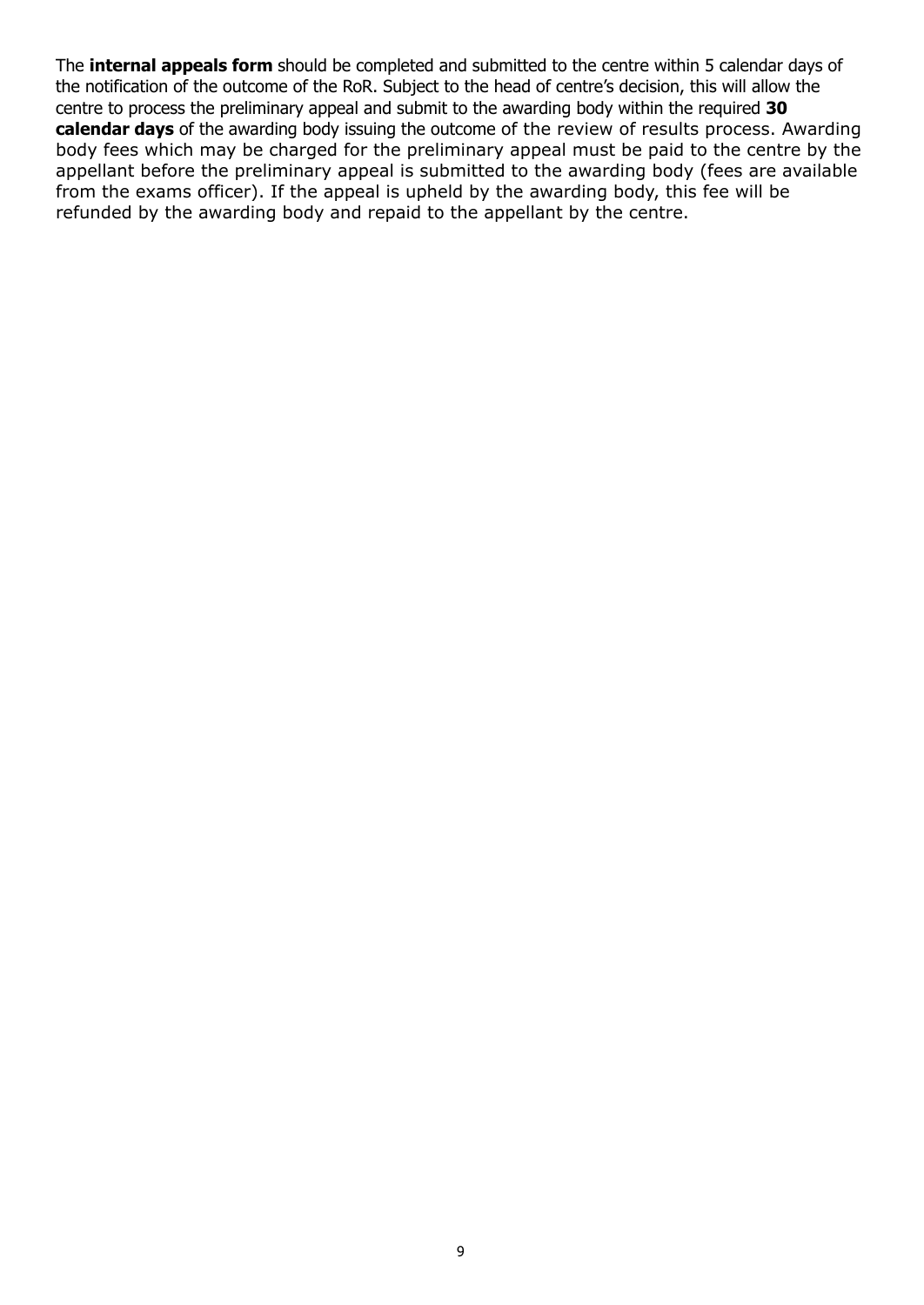#### **Internal Appeals form**

Please tick box to indicate the nature of your appeal and complete all white boxes on the form below

|               | FOR CENTRE USE ONLY |
|---------------|---------------------|
| Date received |                     |

Reference No.

- Appeal against an internal assessment decision and/or request for a review of marking
- Appeal against the centre's decision not to support a clerical re-check, a review of marking, a review of moderation or an appeal

|                               | Please state the grounds for your appeal below: |                                             |  |
|-------------------------------|-------------------------------------------------|---------------------------------------------|--|
| Qualification type<br>Subject |                                                 | Exam paper title                            |  |
| Awarding body                 |                                                 | Exam paper code                             |  |
| Name of appellant             |                                                 | Candidate name<br>if different to appellant |  |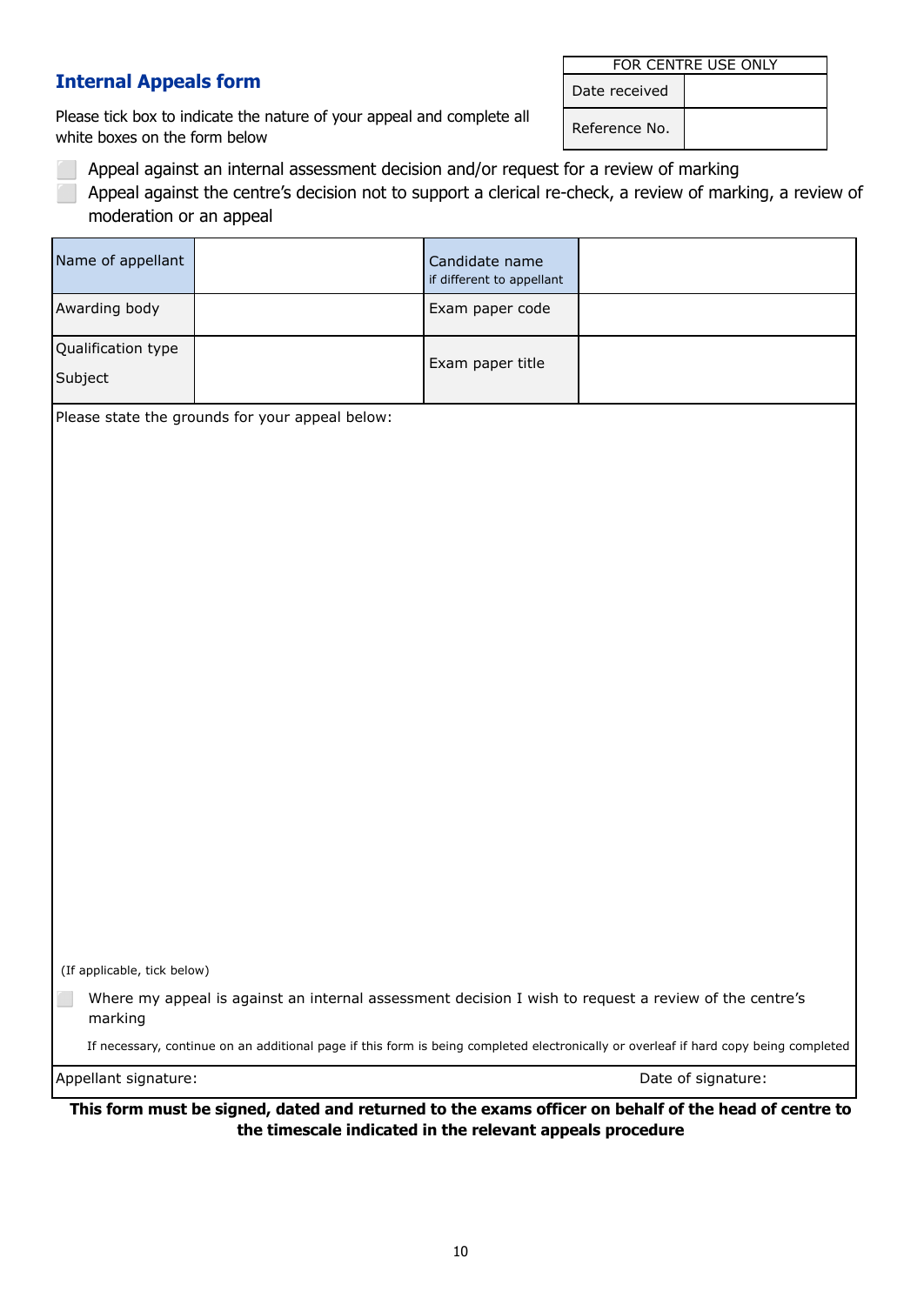#### **Complaints and Appeals log**

On receipt, all complaints/appeals are assigned a reference number and logged. Outcome and outcome date is also recorded.

The outcome of any review of the centre's marking will be made known to the head of centre. A written record of the review will be kept and logged as an appeal, so information can be easily made available to an awarding body upon request. The awarding body will be informed if the centre does not accept the outcome of a review – this will be noted on this log.

| Ref No. | Date received | <b>Complaint or Appeal</b> | Outcome | Outcome date |
|---------|---------------|----------------------------|---------|--------------|
|         |               |                            |         |              |
|         |               |                            |         |              |
|         |               |                            |         |              |
|         |               |                            |         |              |
|         |               |                            |         |              |
|         |               |                            |         |              |
|         |               |                            |         |              |
|         |               |                            |         |              |
|         |               |                            |         |              |
|         |               |                            |         |              |
|         |               |                            |         |              |
|         |               |                            |         |              |
|         |               |                            |         |              |
|         |               |                            |         |              |
|         |               |                            |         |              |
|         |               |                            |         |              |
|         |               |                            |         |              |
|         |               |                            |         |              |
|         |               |                            |         |              |
|         |               |                            |         |              |
|         |               |                            |         |              |
|         |               |                            |         |              |
|         |               |                            |         |              |